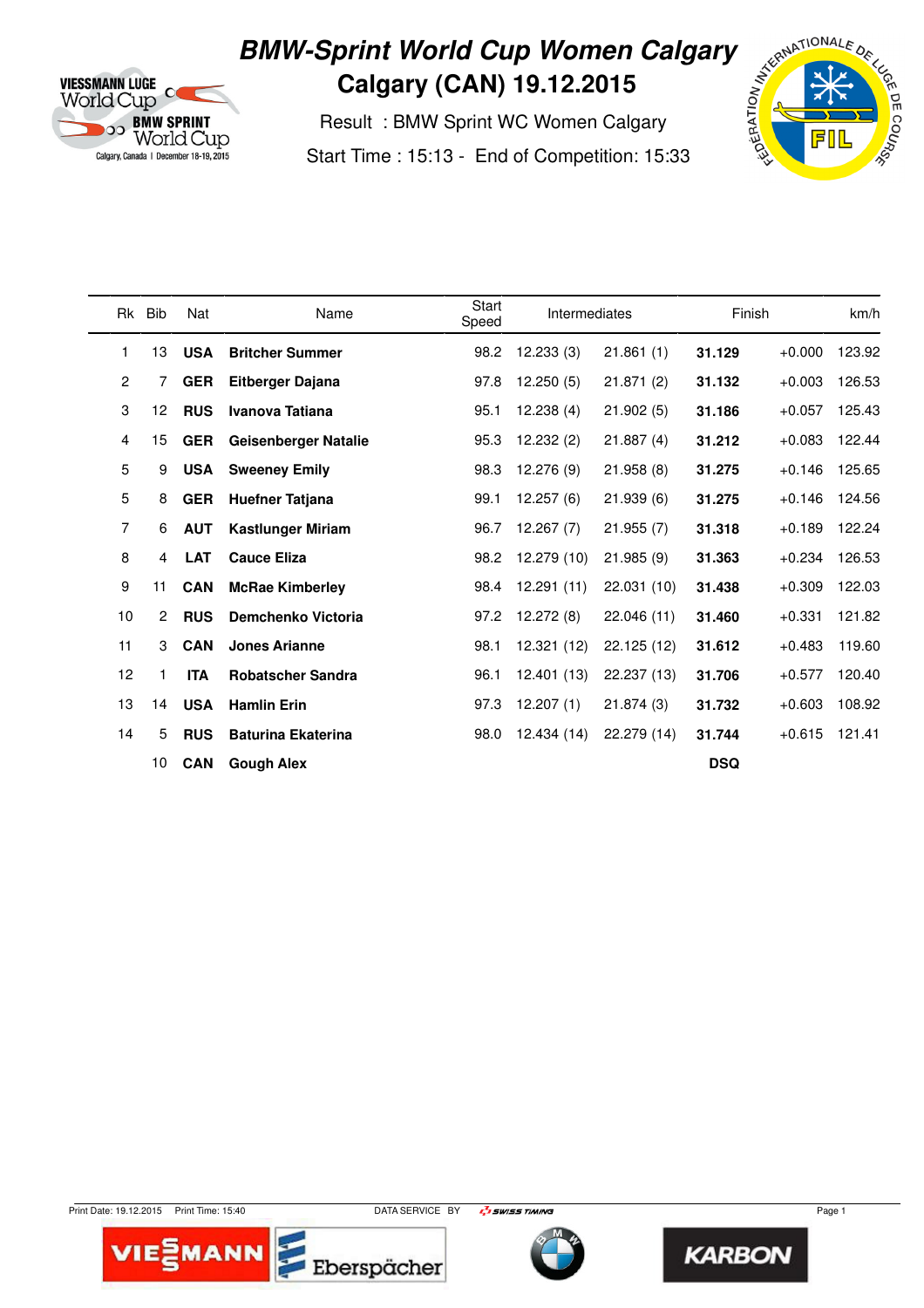

### **BMW-Sprint World Cup Men Calgary Calgary (CAN) 19.12.2015**

 Result : BMW Sprint WC Men Calgary Start Time : 15:53 - End of Competition: 16:12



| Rk             | Bib            | Nat        | Name                         | Start<br>Speed | <b>Intermediates</b> |             | Finish |          | km/h   |  |
|----------------|----------------|------------|------------------------------|----------------|----------------------|-------------|--------|----------|--------|--|
| 1              | 15             | <b>GER</b> | <b>Loch Felix</b>            | 102.5          | 11.772(1)            | 21.105(1)   | 30.091 | $+0.000$ | 129.03 |  |
| $\overline{2}$ | 8              | <b>RUS</b> | <b>Repilov Roman</b>         | 101.1          | 11.818(3)            | 21.215(2)   | 30.279 | $+0.188$ | 126.98 |  |
| 3              | 13             | <b>AUT</b> | <b>Kindl Wolfgang</b>        | 103.6          | 11.830(4)            | 21.260(4)   | 30.329 | $+0.238$ | 135.33 |  |
| 4              | 6              | <b>CAN</b> | <b>Malyk Mitchel</b>         | 102.6          | 11.871 (10)          | 21.318(7)   | 30.427 | $+0.336$ | 126.31 |  |
| 5              | 11             | <b>AUT</b> | <b>Gleirscher David</b>      | 104.3          | 11.809(2)            | 21.250(3)   | 30.432 | $+0.341$ | 126.53 |  |
| 6              | 14             | <b>USA</b> | <b>Mazdzer Chris</b>         | 104.4          | 11.840(6)            | 21.288(5)   | 30.439 | $+0.348$ | 125.65 |  |
| 7              | 5              | <b>GER</b> | Langenhan Andi               | 102.8          | 11.833(5)            | 21.292(6)   | 30.444 | $+0.353$ | 124.78 |  |
| 8              | 12             | <b>GER</b> | von Schleinitz Julian        | 103.9          | 11.882 (11)          | 21.334(11)  | 30.475 | $+0.384$ | 125.00 |  |
| 9              | $\overline{2}$ | <b>RUS</b> | <b>Stepichev Alexander</b>   | 104.2          | 11.869(9)            | 21.331(9)   | 30.480 | $+0.389$ | 125.65 |  |
| 10             | 7              | <b>ITA</b> | <b>Fischnaller Dominik</b>   | 104.3          | 11.858(7)            | 21.327(8)   | 30.499 | $+0.408$ | 128.80 |  |
| 11             | 10             | <b>GER</b> | <b>Ludwig Johannes</b>       | 104.2          | 11.858(7)            | 21.333 (10) | 30.508 | $+0.417$ | 129.72 |  |
| 12             | 9              | <b>USA</b> | <b>West Tucker</b>           | 102.8          | 11.887 (13)          | 21.378 (12) | 30.511 | $+0.420$ | 126.76 |  |
| 13             | 3              | <b>LAT</b> | <b>Rozitis Riks Kristens</b> | 103.7          | 11.901(14)           | 21.391 (13) | 30.550 | $+0.459$ | 127.43 |  |
| 14             | 4              | <b>GER</b> | <b>Palik Ralf</b>            | 104.3          | 11.912 (15)          | 21.412 (14) | 30.652 | $+0.561$ | 120.20 |  |
| 15             |                | <b>USA</b> | <b>Kelly Aidan</b>           | 104.3          | 11.884 (12)          | 21.420 (15) | 30.705 | $+0.614$ | 121.41 |  |

Print Date: 19.12.2015 Print Time: 16:12 DATA SERVICE BY **Page 1 Page 1 Page 1 Page 1** 





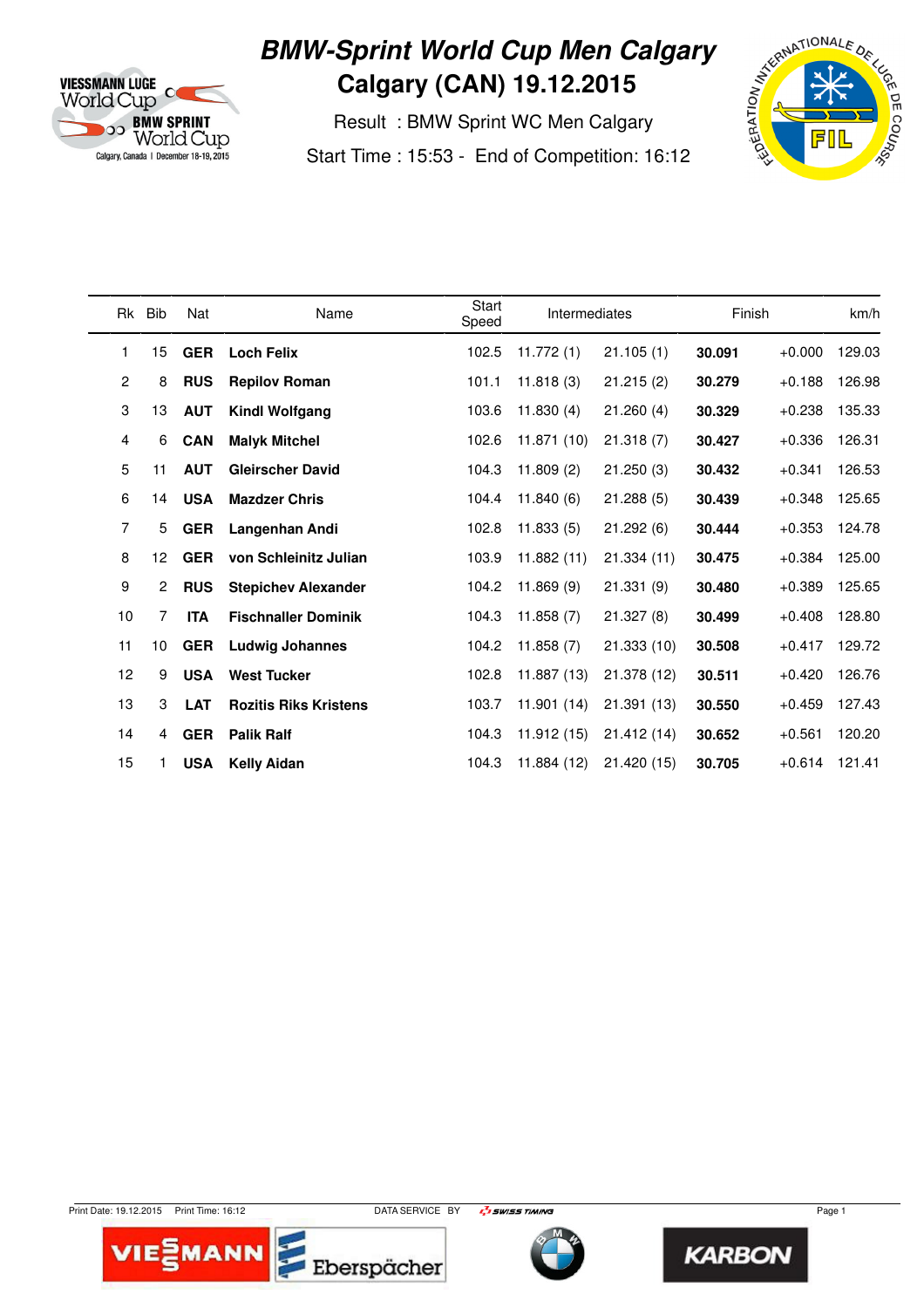

# **BMW-Sprint World Cup Doubles Calgary**<br>Calgary (CAN) 19.12.2015<br>Result : BMW Sprint WC Doubles Calgary<br>Start Time : 14:34 - End of Competition: 14:56 **Calgary (CAN) 19.12.2015**

 Result : BMW Sprint WC Doubles Calgary Start Time : 14:34 - End of Competition: 14:56



|                 | Rk Bib       | Nat        | Name                                                | Start<br>Speed | Intermediates |             |        | Finish   |        |
|-----------------|--------------|------------|-----------------------------------------------------|----------------|---------------|-------------|--------|----------|--------|
| 1               | 13           | <b>GER</b> | <b>Wendl Tobias</b><br><b>Arlt Tobias</b>           | 65.6           | 15.097(1)     | 26.036(1)   | 36.310 | $+0.000$ | 116.69 |
| $\mathbf{2}$    | 15           | <b>GER</b> | <b>Eggert Toni</b><br>Benecken Sascha               | 63.9           | 15.139(3)     | 26.118(2)   | 36.316 | $+0.006$ | 113.56 |
| $\mathbf{2}$    | 14           | <b>AUT</b> | <b>Penz Peter</b><br><b>Fischler Georg</b>          | 64.1           | 15.133(2)     | 26.121 (3)  | 36.316 | $+0.006$ | 115.56 |
| 4               | 5            | <b>LAT</b> | <b>Sics Andris</b><br>Sics Juris                    | 65.3           | 15.199(6)     | 26.235(4)   | 36.502 | $+0.192$ | 137.93 |
| 5               | 8            | <b>LAT</b> | <b>Gudramovics Oskars</b><br><b>Kalnins Peteris</b> | 63.9           | 15.230(8)     | 26.252(5)   | 36.507 | $+0.197$ | 114.83 |
| 6               | 12           | <b>ITA</b> | <b>Oberstolz Christian</b><br><b>Gruber Patrick</b> | 65.1           | 15.180(4)     | 26.286 (6)  | 36.636 | $+0.326$ | 112.85 |
| 7               | 10           | <b>USA</b> | <b>Mortensen Matthew</b><br>Terdiman Jayson         | 65.2           | 15.242 (9)    | 26.373 (8)  | 36.694 | $+0.384$ | 113.56 |
| 8               | 11           | <b>CAN</b> | <b>Walker Tristan</b><br>Snith Justin               | 65.0           | 15.208(7)     | 26.353(7)   | 36.726 | $+0.416$ | 111.97 |
| 9               | 1.           | <b>RUS</b> | <b>Denisyev Alexandr</b><br>Antonov Vladislav       | 64.6           | 15.323(15)    | 26.456 (13) | 36.786 | $+0.476$ | 143.42 |
| 10              | 3            | <b>AUT</b> | <b>Steu Thomas</b><br>Koller Lorenz                 | 64.3           | 15.259 (10)   | 26.414 (10) | 36.799 | $+0.489$ | 113.20 |
| 11              | 7            | <b>ITA</b> | <b>Rieder Ludwig</b><br><b>Rastner Patrick</b>      | 64.6           | 15.269 (11)   | 26.455 (12) | 36.885 | $+0.575$ | 110.59 |
| 12 <sup>2</sup> | 4            | <b>CZE</b> | <b>Kvicala Matej</b><br>Kudera Jaromir              | 63.1           | 15.292 (14)   | 26.433 (11) | 36.913 | $+0.603$ | 106.66 |
| 13              | $\mathbf{2}$ | <b>USA</b> | <b>Krewson Justin</b><br><b>Sherk Andrew</b>        | 65.1           | 15.288 (13)   | 26.469 (14) | 36.923 | $+0.613$ | 111.11 |
| 14              | 9            | <b>RUS</b> | <b>Bogdanov Andrey</b><br>Medvedev Andrey           | 65.3           | 15.192(5)     | 26.405 (9)  | 36.992 | $+0.682$ | 114.28 |
| 15              | 6            | <b>GER</b> | <b>Geueke Robin</b><br>Gamm David                   | 65.4           | 15.286 (12)   | 26.528 (15) | 37.002 | $+0.692$ | 112.85 |

TE





**KARBON** 



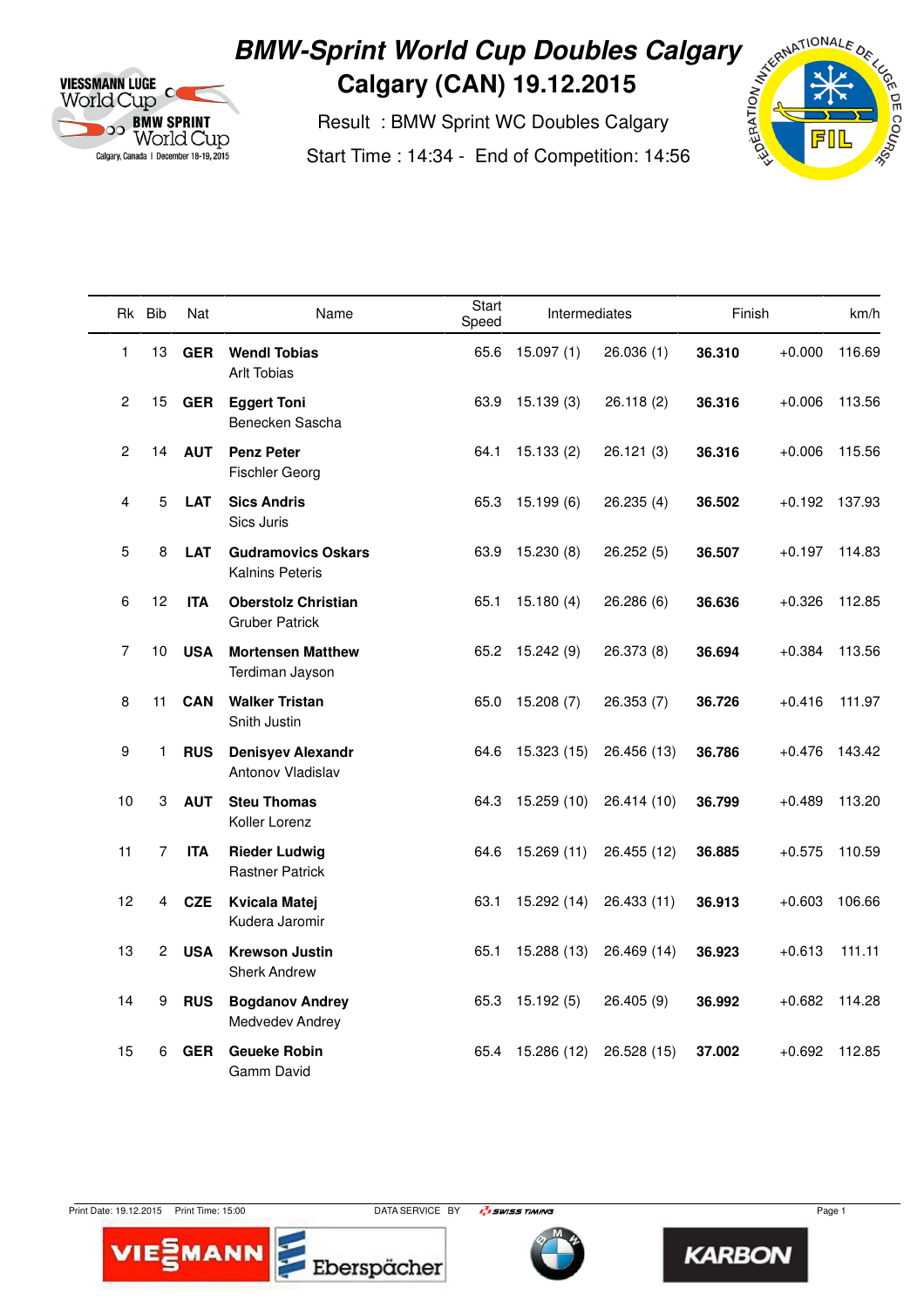

### **Viessmann Luge World Cup 2015/2016 Calgary (CAN) 17.12.-19.12.2015**

 Result : 2nd Run/WC Men Calgary Start Time : 11:19 - End of Competition: 13:54



|                 |        |               | <b>Records</b>                  |   |            |                                                                                                  |                     |                                                          |                  |                      |
|-----------------|--------|---------------|---------------------------------|---|------------|--------------------------------------------------------------------------------------------------|---------------------|----------------------------------------------------------|------------------|----------------------|
|                 |        |               | Name                            |   | <b>NOC</b> | <b>Date</b>                                                                                      | <b>Start Record</b> | <b>Track Record</b>                                      |                  |                      |
|                 |        |               | Ludwig Johannes                 |   | <b>GER</b> | 11 DEZ 2010                                                                                      | 4.780               |                                                          |                  |                      |
|                 |        |               | Zoeggeler Armin                 |   | <b>ITA</b> | 30 NOV 2002                                                                                      |                     | 44.516                                                   |                  |                      |
|                 | Rk Bib | Nat           | Name                            |   |            | Interm. - Times                                                                                  |                     | Finish                                                   | km/h             | Total                |
| 1               | 24     |               | <b>GER</b> Loch Felix           |   |            | 4.815 (7) 14.657 (3) 24.023 (3) 38.679 (1)<br>4.816 (12) 14.631 (2) 23.962 (1) 38.764 (1)        |                     | 45.064 (1)<br>45.240 (1)                                 | 126.98           | 131.14 1:30.304      |
| $\overline{2}$  | 26     |               | <b>USA</b> Mazdzer Chris        |   |            | 4.835 (15) 14.661 (4) 24.024 (4) 38.732 (2)<br>4.830 (17) 14.640 (3) 24.006 (3) 38.929 (5)       |                     | 45.172 (2)<br>45.456 (5)                                 | 123.07<br>121.82 | 1:30.628<br>$+0.324$ |
| 3               |        | 28 <b>AUT</b> | <b>Kindl Wolfgang</b>           |   |            | 4.817 (8) 14.647 (2) 24.013 (1) 38.745 (3)<br>4.818 (13) 14.652 (5) 24.038 (5) 38.980 (8)        |                     | 45.175 (3)<br>45.498 (7)                                 | 126.53<br>133.82 | 1:30.673<br>$+0.369$ |
| 4               |        |               | 14 GER von Schleinitz Julian Q  |   |            | 4.825 (12) 14.674 (9) 24.091 (11) 38.845 (6)<br>4.814 (8) 14.663 (7) 24.053 (6) 38.904 (4)       |                     | 45.285 (6)<br>45.391 (3)                                 | 125.21<br>123.49 | 1:30.676<br>$+0.372$ |
| 5               |        |               | 17 AUT Gleirscher David         | Q |            | 4.836 (16) 14.743 (20) 24.125 (15) 38.841 (5)<br>4.815 (10) 14.662 (6) 24.024 (4) 38.891 (3)     |                     | 45.280 (5)<br>45.414 (4)                                 | 112.67<br>124.78 | 1:30.694<br>$+0.390$ |
| 6               |        |               | 31 GER Ludwig Johannes          |   |            | 4.797 (1) 14.661 (4) 24.075 (7) 38.948 (10)<br>4.794 (1) 14.628 (1) 23.993 (2) 38.820 (2)        |                     | 45.468 (12) 125.43<br>45.314 (2)                         | 129.03           | 1:30.782<br>$+0.478$ |
| 7               | 27     |               | <b>USA</b> West Tucker          |   |            | 4.813 (6) 14.671 (7) 24.073 (6) 38.821 (4)<br>4.818 (13) 14.679 (9) 24.075 (10) 39.004 (10)      |                     | 45.275 (4) 124.13<br>45.539 (11) 124.13                  |                  | 1:30.814<br>$+0.510$ |
| 8               |        | 22 <b>RUS</b> | <b>Repilov Roman</b>            |   |            | 4.804 (3) 14.645 (1) 24.017 (2) 38.878 (7)<br>4.811 (6) 14.697 (13) 24.092 (11) 38.985 (9)       |                     | 45.391 (7)<br>45.496 (6)                                 | 125.87<br>124.56 | 1:30.887<br>$+0.583$ |
| 9               | 30     | <b>ITA</b>    | <b>Fischnaller Dominik</b>      |   |            | 4.804 (3) 14.672 (8) 24.082 (9) 38.934 (9)<br>4.805 (2) 14.666 (8) 24.071 (9) 38.951 (6)         |                     | 45.448 (10) 127.20<br>45.504 (8) 124.78                  |                  | 1:30.952<br>$+0.648$ |
| 10              |        | 15 <b>CAN</b> | <b>Malyk Mitchel</b>            | Q |            | 4.861 (23) 14.757 (25) 24.169 (20) 38.950 (11)<br>4.848 (24) 14.760 (24) 24.177 (22) 39.058 (14) |                     | 45.399 (8)<br>45.569 (13) 127.20                         | 125.00           | 1:30.968<br>$+0.664$ |
| 11              |        |               | 29 GER Langenhan Andi           |   |            | 4.828 (13) 14.682 (11) 24.083 (10) 38.953 (12)<br>4.818 (13) 14.683 (11) 24.065 (8) 38.979 (7)   |                     | 45.493 (13) 123.07<br>45.563 (12) 123.28                 |                  | 1:31.056<br>$+0.752$ |
| 12 <sup>2</sup> |        |               | 32 GER Palik Ralf               |   |            | 4.836 (16) 14.700 (13) 24.096 (12) 38.911 (8)<br>4.832 (19) 14.717 (16) 24.153 (14) 39.083 (15)  |                     | 45.463 (11) 120.80 1:31.076<br>45.613 (15) 120.60 +0.772 |                  |                      |
| 13              | 6      | LAT           | <b>Rozitis Riks Kristens Q</b>  |   |            | 4.874 (28) 14.754 (22) 24.151 (17) 38.969 (13)<br>4.873 (28) 14.788 (28) 24.229 (26) 39.179 (23) |                     | 45.433 (9) 126.09<br>45.752 (19) 125.43                  |                  | 1:31.185<br>$+0.881$ |
|                 |        |               | 14 16 RUS Stepichev Alexander Q |   |            | 4.863 (26) 14.744 (21) 24.167 (18) 39.131 (21)<br>4.854 (25) 14.737 (21) 24.156 (15) 39.017 (11) |                     | 45.671 (19) 123.71<br>45.516 (9) 124.56                  |                  | 1:31.187<br>$+0.883$ |
| 15              |        |               | 19 USA Kelly Aidan              |   |            | 4.839 (18) 14.677 (10) 24.080 (8) 38.995 (15)<br>4.834 (20) 14.682 (10) 24.112 (12) 39.104 (17)  |                     | 45.540 (14) 122.44<br>45.677 (16) 123.49                 |                  | 1:31.217<br>$+0.913$ |
| 16              |        |               | 25 RUS Peretjagin Alexandr      |   |            | 4.879 (29) 14.782 (28) 24.263 (28) 39.178 (26)<br>4.866 (27) 14.767 (25) 24.168 (19) 39.026 (12) |                     | 45.700 (22) 125.87<br>45.527 (10) 124.56                 |                  | 1:31.227<br>$+0.923$ |

Legend: # - Additional Starter, Q - qualified for WC via

VIE EMANI

rint D

Eberspächer

Print Date: 19.12.2015 Print Time: 13:54 **DATA SERVICE BY Page 1 Print Date: 19.12.2015** Print Time: 13:54 Page 1